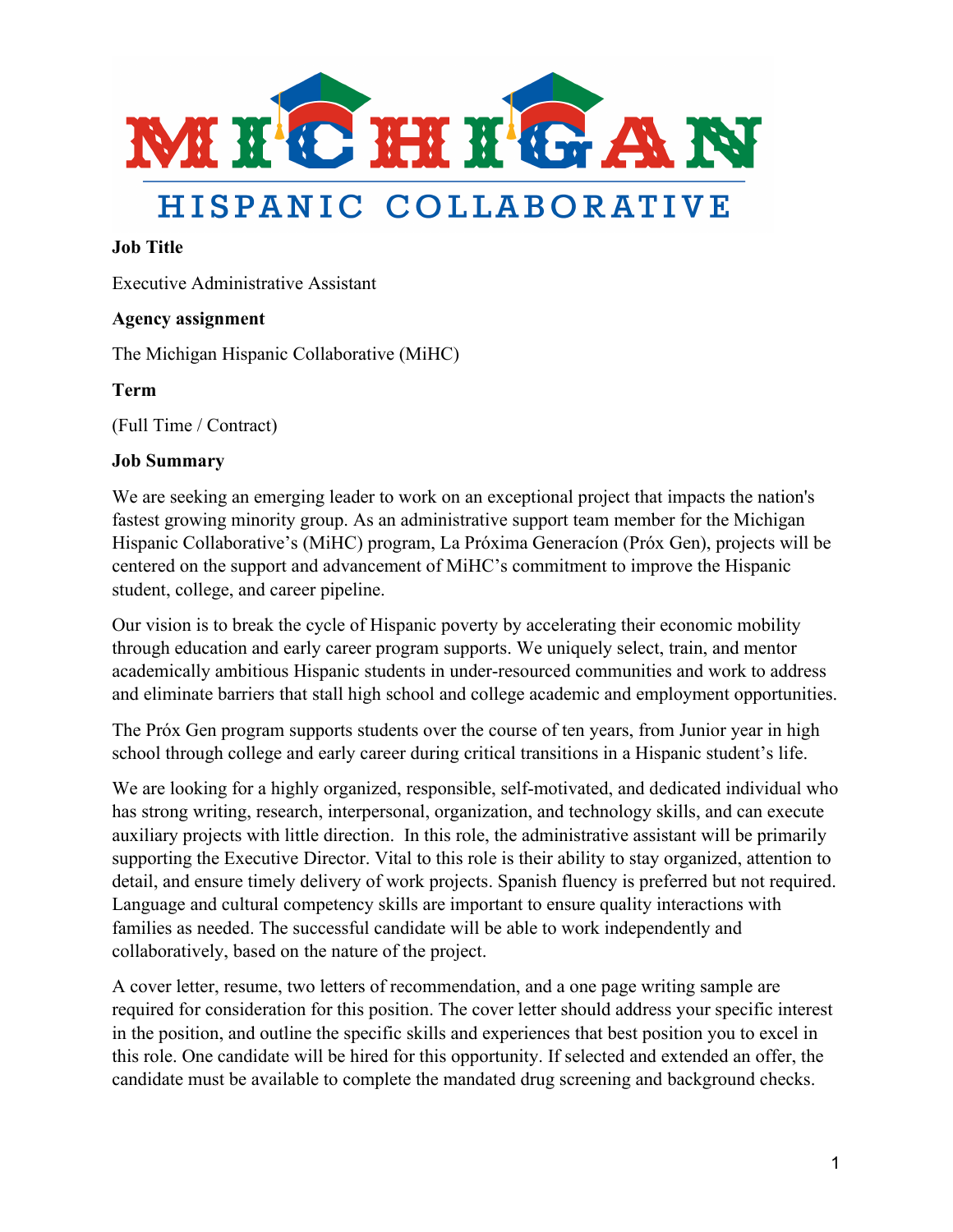

# **Responsibilities**

#### **Job responsibilities include but are not limited to:**

- Organize the calendar of the Executive Director and provide coordination and support for program related calendar activities.
- Check, review, and respond to organizational emails and voicemails within a timely manner.
- Keep an accurate accounting and prepare for Executive Director review of the staff timesheets, invoice requests, payment authorizations, travel and conference registration and payments, and other administrative tasks as assigned.
- Perform mail merges and maintain proper record keeping procedures to ensure the confidentiality of staff, scholars, families, and stakeholders.
- Transcribe meeting notes and draft executive summaries as assigned.
- Assist with finalizing professional collaterals, flyers, and PowerPoint presentations.
- Assist with event coordination as needed: May College Decision Day, Annual Latinx Sendoff, Fall College and Career Fair, Principal and Guidance Counselor Symposium(s), Summer Scholar Social event, On-site admissions fair, and others.
- Collaborate with MiHC staff to accelerate volunteer engagement efforts. Ensure the integrity of our volunteer records, training, and scheduling.
- Create and manage work plans for projects as assigned.
- Answers questions, resolves problems, and makes recommendations referring complex matters to the Executive Director as appropriate.
- And other tasks as assigned.

#### **Skills & Qualifications**

- An Associate's degree or a minimum of 90 credit hours towards a bachelor's degree in business, liberal arts, community development, education, or a related field.
- Excellent organization and prioritization skills.